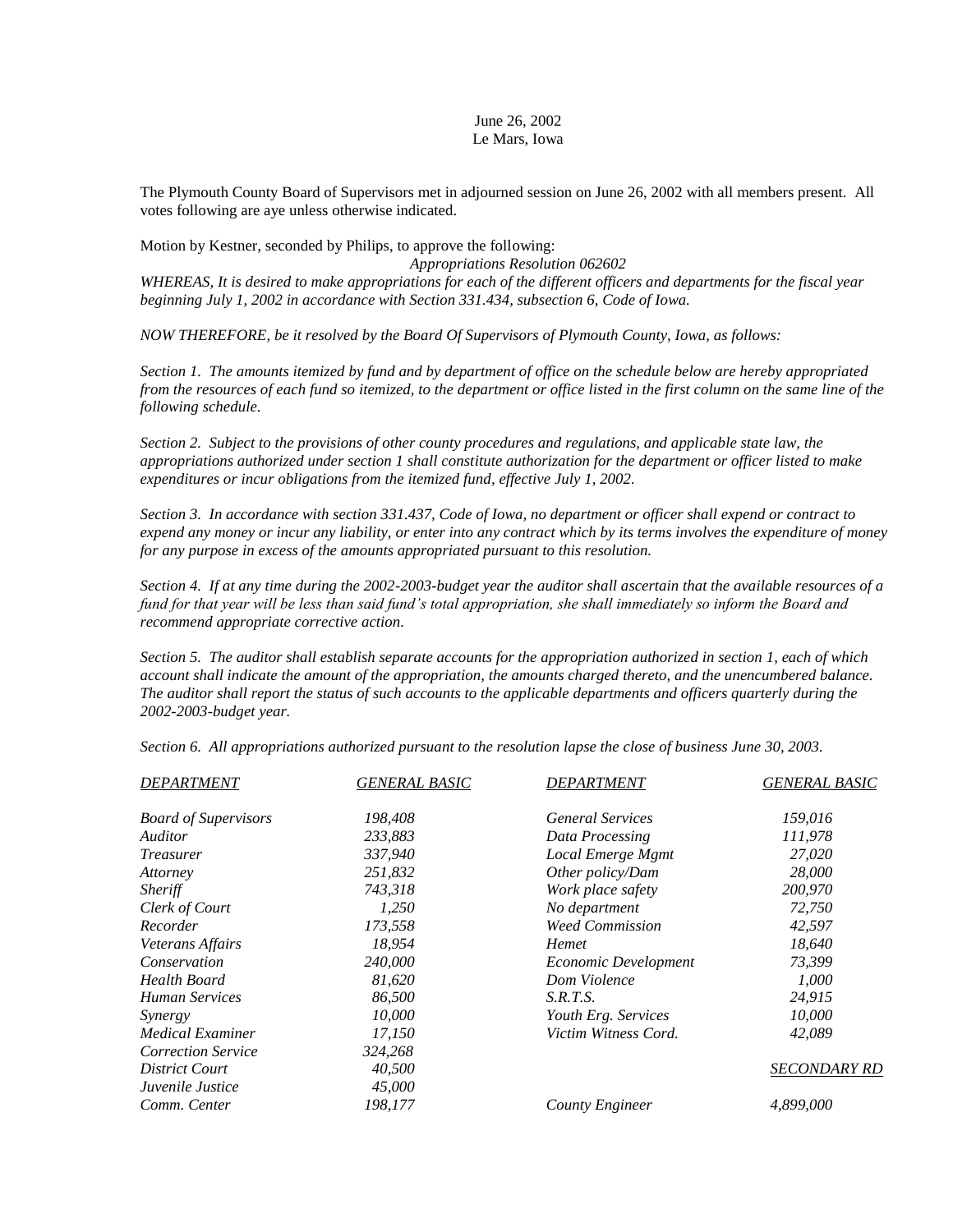| <b>DEPARTMENT</b>         | CAPITAL PROJ.                                           |                 | <b>OTHER</b>          |
|---------------------------|---------------------------------------------------------|-----------------|-----------------------|
| County Engineer           | 1,750,000                                               | Ambulance       | 9,596                 |
| Conservation              | 20,000                                                  |                 |                       |
| Nondepartmental           | 5,427,290                                               |                 | MH-DD                 |
|                           | <b>RURAL SERVICES</b>                                   | Mental Health   | 1,503,920             |
| <b>County Libraries</b>   | 50,000                                                  |                 |                       |
| Ambulance                 | 63,836                                                  |                 | <b>DEBT SERVICE</b>   |
| Water Shed                | 5,000                                                   |                 |                       |
| Waste Disposal            | 145,500                                                 | Nondepartmental | 107.500               |
| Fair & 4H                 | 10,000                                                  |                 |                       |
| <b>Historical Society</b> | 5,000                                                   |                 | <b>ALL EXP TRUSTS</b> |
| Sanitarian                | 30,923                                                  |                 |                       |
| Zoning                    | 26,352                                                  | Conservation    | 5318                  |
| <b>Hungry Canyons</b>     | 2,500                                                   |                 |                       |
|                           | Ayes-Philips, Sitzmann, Spies, Kestner and Vander Hamm. |                 | Motion carried.       |

Motion by Sitzmann, seconded by Kestner, to adopt

*Ordinance 062702 Ordinance Establishing a Local Office Fee for Uniform Commercial Code (UCC) Information Request*

*WHEREAS, pursuant to Iowa Code 554.9525(3) an ordinance must be adopted to set the fee for responding to a request for information from the filing office, and*

*WHEREAS, the fee for responding to a request communicated in writing must not be less than twice the amount of the fee for responding to a request communicated by another medium authorized by the Secretary of State's office or the Board of Supervisors for the filing office*

*NOW THEREFORE, BE IT RESOLVED by the board of Supervisors from Plymouth County, Iowa, that the fee for a Uniform Commercial Code information request shall be \$5.00 for each debtor name being requested if the request form is supplied, and \$6.00 for each debtor name requested if the filing office supplies the form. The fee for a coy of filed UCC is \$1.00 per page.*

*And waived the second and third readings.* Ayes---Philips, Sitzmann, Spies, Kestner and Vander Hamm. Motion carried.

Motion by Sitzmann, seconded by Spies, to adopt

*Resolution 062802*

*WHEREAS, the town of Kingsley wishes to establish a reduced speed zone on Quest Avenue form Highway 140 South to 330th Street.*

*AND WHEREAS a 45 mph speed zone will be required to be established on Quest Avenue by Plymouth County in conjunction with the town of Kingsley.*

*THEREFORE BE IT RESOLVED by the Board of Supervisors of Plymouth County, Iowa that a 45 mph speed zone be established on Quest Avenue from Highway 140 South to 330th Street., and a reduced speed ahead sign be placed 500 feet South of the intersection of 330th Street and Quest Avenue.* Ayes---Sitzmann, Kestner, Philips, Spies and Vander Hamm. Motion carried.

Motion by Philips, seconded by Spies, to approve an application for fireworks display for John Bergdale at 22234 C-80. Motion carried.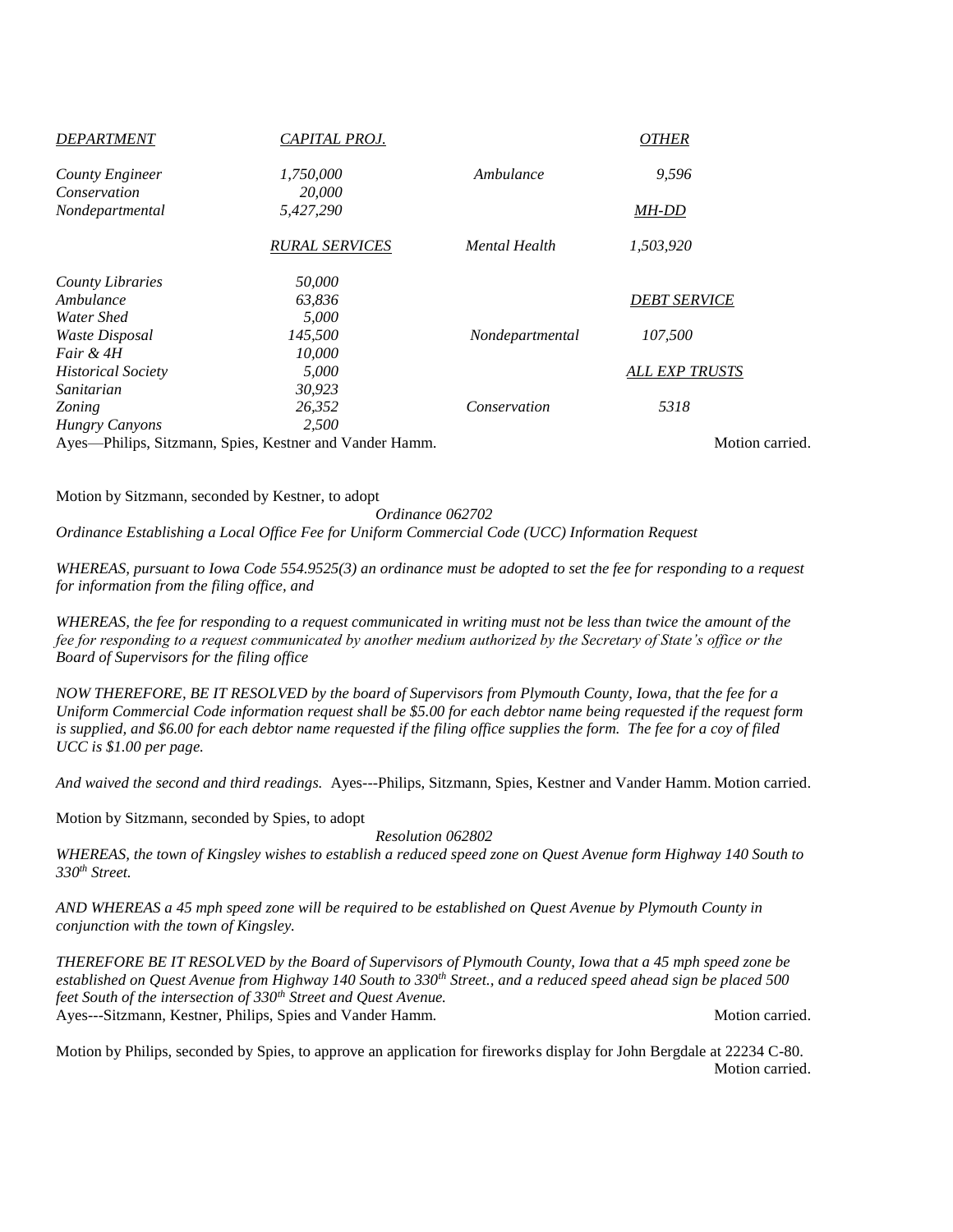The hearing on vacating county road right of way at junction of Highway 75 and C-80 and the east-west alley in Block 2 of James was opened at 1:00 P.M. Three people from the public were present. No comments against the vacation were heard. The hearing was closed at 1:06 P.M.

Motion by Spies, seconded by Philips, to vacate the county road right of way at junction of Highway 75 and C-80 (North Side). Motion carried.

| Motion by Kestner, seconded by Sitzmann, to vacate the east-west alley in Block 2 of James. |  | Motion carried. |
|---------------------------------------------------------------------------------------------|--|-----------------|
|---------------------------------------------------------------------------------------------|--|-----------------|

| The Board approved the following claims per<br>Payroll dated June 21, 2002:                                                                                                                                                  |                                                                              | The Board approved the following claims per<br>Warrant register dated June 26, 2002:                                                                                                               |                                                               |  |  |
|------------------------------------------------------------------------------------------------------------------------------------------------------------------------------------------------------------------------------|------------------------------------------------------------------------------|----------------------------------------------------------------------------------------------------------------------------------------------------------------------------------------------------|---------------------------------------------------------------|--|--|
| Paid from General Basic Fund<br>Warren Palmer, wages<br>Martin Balmer, wages<br>Dan Sohl, wages<br>Dennis Binneboese, wages<br>Jodi Vogel, wages<br>Anna Rohmiller, wages<br>Mary Jo Sitzmann, wages<br>Jackie Jensen, wages | \$<br>207.00<br>252.00<br>620.00<br>1,211.20<br>333.06<br>590.24<br>1,604.30 | <b>GENERAL BASIC</b><br>Board of Supervisors<br>Richard Philips, mileage<br>Red's Printing, handbooks<br>Paul Sitzmann, mileage<br>Jack Spies, mileage<br>David Vander Hamm, mileage<br>Auditor    | \$<br>267.00<br>248.17<br>151.80<br>46.50<br>171.00           |  |  |
| Ryan Wilson, wages<br>Employer payroll withholding<br>Employee payroll withholding                                                                                                                                           | 540.00<br>600.00<br>1,473.67<br>1,514.82                                     | Dell Marketing, replacement computer<br>Fidlar Doubleday, software support<br>K. Kae Meyer, mileage<br>Standard Office, supplies                                                                   | \$1,706.00<br>4,000.00<br>33.00<br>132.25                     |  |  |
| Paid from Rural Services Basic Fund<br>C. Gordon Greene, wages<br>Alan Lucken, wages<br>Daryl Siebens, wages<br>Employer payroll withholding<br>Employee payroll withholding                                                 | \$<br>422.72<br>274.56<br>179.52<br>117.49<br>139.42                         | Treasurer<br>American Business Forms, tax statements<br>CMRS-FP, postage for meter<br>Dell Marketing, data processing<br>Lason, Inc, data storage<br>Matt Parrott/Sons, title envelopes            | \$<br>293.75<br>6,000.00<br>3,590.00<br>50.00<br>77.40        |  |  |
| Paid from Secondary Road Fund<br>Doug Harms, wages<br>Terry Hodgson, wages<br>Dick Milne, wages                                                                                                                              | \$<br>21.36<br>136.26<br>210.38                                              | R.L. Polk & Co, manuals<br>Sam's Club, equipment<br>Standard Office, supplies, furniture                                                                                                           | 176.40<br>949.96<br>2,123.35                                  |  |  |
| Eldo Bollmeyer, wages<br>Andy Floy, wages<br>Marvin Hitzemann, wages<br>Brent Hobson, wages<br>Larry Ruhland, wages<br>Roger Shuff, wages                                                                                    | 854.40<br>620.00<br>85.44<br>620.00<br>822.36<br>250.98                      | <b>County Attorney</b><br>Act of Kids, books, brochures<br>Amerihost Inn, investigation expense<br>Kay Bohnenkamp, postage<br>Micro Warehouse, printer, keyboard<br>Darin Raymond, mileage         | \$<br>598.65<br>136.50<br>9.15<br>572.90<br>163.20            |  |  |
| Lance Spink, wages<br>Employer payroll withholding<br>Employee payroll withholding                                                                                                                                           | 672.34<br>33,113.37<br>16,387.39                                             | Standard Office, supplies<br>Sheriff<br>Jacks's Uniforms, equipment                                                                                                                                | 281.49<br>\$<br>490.85                                        |  |  |
| Paid from E911 Fund<br>Shawn Olson, wages<br>Lisa Knutson, wages<br>Employer payroll withholding<br>Employee payroll withholding                                                                                             | \$<br>54.00<br>159.50<br>28.61<br>24.23                                      | Bill Jackes Charters, dare trip<br>Mobile Vision, camera<br>Northern Exposure, development<br>Streicher's, equipment, clothing<br>Ultramax, training ammo<br>Mike Van Otterloo, clothing allowance | 950.00<br>3,650.00<br>23.96<br>2,500.00<br>2,115.73<br>350.00 |  |  |
| Paid from General Basic Fund<br>Marti Sleister, wages<br>Employer payroll withholding<br>Employee payroll withholding                                                                                                        | 800.00<br>\$<br>61.20<br>168.24                                              | Visa, expenses, fuel<br>Recorder<br>Happy Hang Ups, framing expense                                                                                                                                | 16.25<br>\$<br>68.20                                          |  |  |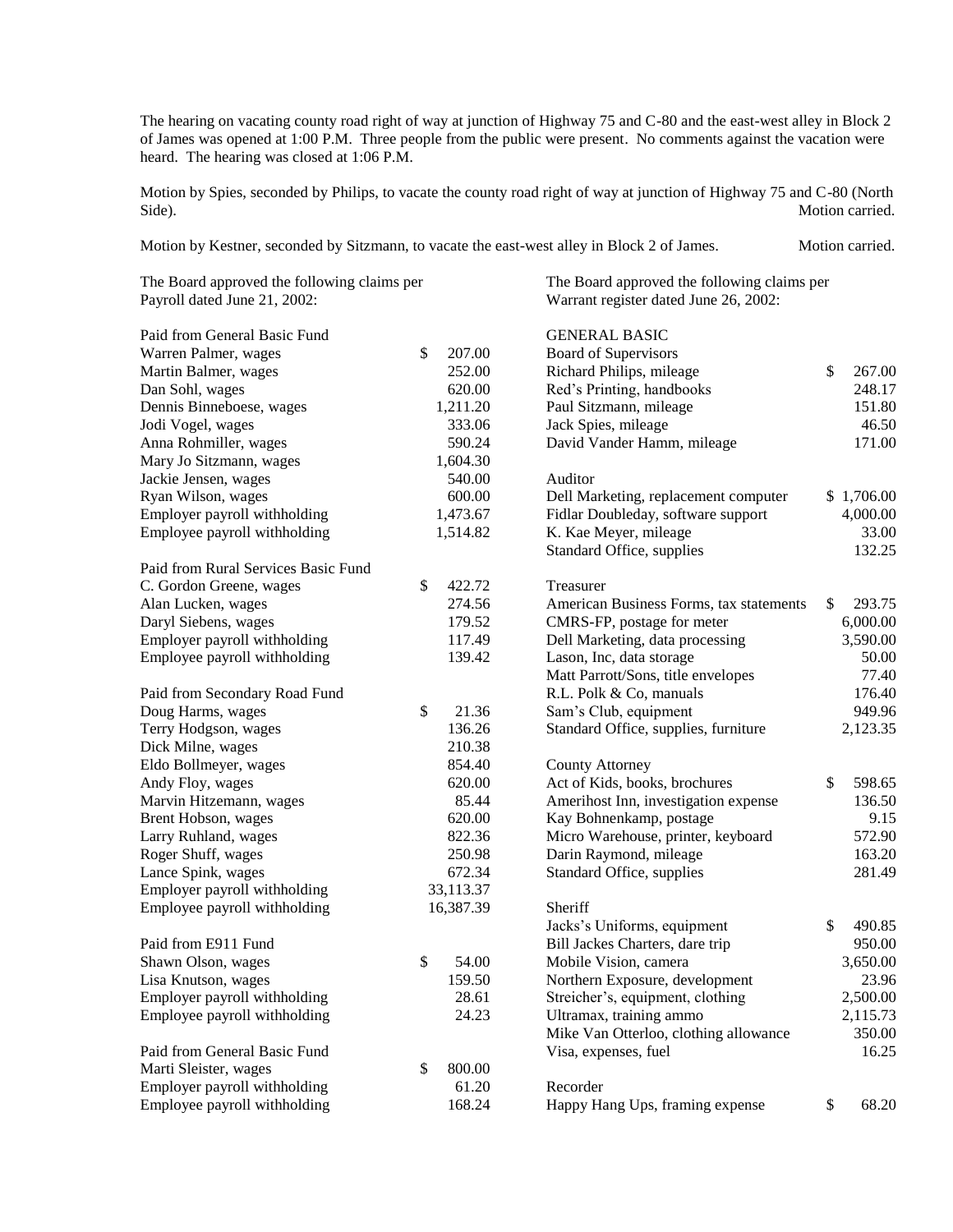| Standard Office, supplies               | \$<br>32.33  |                                      |              |
|-----------------------------------------|--------------|--------------------------------------|--------------|
|                                         |              | <b>MH-DD SERVICES FUND</b>           |              |
| <b>Conservation Board</b>               |              | Mental Health Administrator          |              |
| Bomgaars, supplies                      | \$<br>197.27 | J&A Homes, plans for waiver homes    | \$<br>750.00 |
| Menards, miscellaneous                  | 268.00       |                                      |              |
| Remsen Lumber, lumber                   | 1,161.07     | RURAL SERVICES BASIC FUND            |              |
| Standard Office, supplies               | 53.98        | Sanitarian                           |              |
|                                         |              | William Schlesser, 2 well closings   | \$<br>310.69 |
| <b>Human Services</b>                   |              |                                      |              |
| Ats Inc, phone, service, misc           | \$1,260.00   | Zoning                               |              |
| Bomgaars, light bulbs                   | 47.70        | Frontier Communications, phone       | \$<br>45.83  |
| Chemical Sanitizing, paper towels       | 21.78        | Alan Lucken, mileage                 | 35.10        |
| Emeritus Communications, phone service  | 621.69       | McLeod USA, phone                    | 10.51        |
| Iowa Office Supply, labor, contract     | 1,597.52     |                                      |              |
| MidAmerican gas & electric              | 269.35       | <b>SECONDARY ROAD FUND</b>           |              |
| Standard Office, supplies, equipment    | 2,202.75     | <b>County Engineer</b>               |              |
|                                         |              | Marlowe Ahrendt, grants              | \$1,347.50   |
| <b>Correctional Services</b>            |              | AT&T, sundry                         | 156.08       |
| Ad/Vantage, equipment contract          | \$<br>167.00 | Roye Beene, ins reimb                | 89.20        |
| Bob Barker, supplies                    | 2,461.14     | Farmers Coop, fuel                   | 435.53       |
| ISSDA, tuition                          | 210.00       | Force America, parts                 | 36.09        |
| OMB Police Supply, equipment            | 332.91       | Jerry Gloden, ins reimb              | 31.34        |
| Presto-X-Co, pest control               | 43.00        | Graves Construction, project         | 3,993.49     |
| Sioux Sales Company, clothing           | 164.05       | Lauren Grubb, ins reimb              | 1,826.00     |
| Streicher's, clothing, equipment        | 1,256.30     | Hundertmark, parts, service          | 140.26       |
| VISA, expenses, fuel                    | 84.76        | Hydraulic Sales/Service, parts       | 180.00       |
| Wal-Mart, supplies                      | 86.69        | Kooiker Inc, bridges, culverts       | 9,418.50     |
| Gayle Walhoff, office help              | 721.00       | LeMars Glass, parts                  | 208.40       |
|                                         |              | M.D. Machine/Welding, equipment      | 614.07       |
| Communications                          |              | Marieneau Family Farm, damages       | 619.50       |
| Alpha Wireless, equipment, tower damage | \$<br>743.38 | Shayne Mc Dougall, erosion control   | 50.00        |
| NorthWest REC, utilities                | 42.00        | MidAmerican Energy, sundry           | 461.03       |
| Standard Office, supplies               | 106.96       | North West REC, sundry               | 19.00        |
| Staples, supplies                       | 691.07       | Schlotfeldt Engineering, engineering | 92.00        |
| Union Co Electric, utilities            | 33.08        | Ed Seivert, miscellaneous            | 35.00        |
|                                         |              | Sioux City Bolt, parts               | 946.48       |
| Courthouse                              |              | Matthew Sitzmann, erosion control    | 50.00        |
| Betsy Chilton, civil salary salary      | \$<br>50.00  | Solutions, machines & fixtures       | 1,600.00     |
| Moeller Carpet, installation and carpet | 400.00       | State Steel, parts                   | 468.00       |
| Presto-X-Company, pest control          | 153.00       | Wal-Mart, parts, supplies            | 154.59       |
|                                         |              | Floyd Waterbury, ins reimb           | 42.83        |
| Data Processing                         |              | Zep Manufacturing, miscellaneous     | 68.41        |
| Micro Warehouse, laser print            | \$9,102.87   |                                      |              |
| Solutions, software maintenance         | 24,100.00    | ECONOMIC DEVELOPMENT FUND            |              |
| Standard Office, cart for printer       | 364.00       | Economic Development                 |              |
|                                         |              | A.C.S. Networks, web site domain     | \$<br>20.00  |
| Nondepartmental                         |              | McLeod USA, phone                    | 17.80        |
| C.A. Bartolozzi, ins reimb              | \$<br>9.22   | Standard Office, supplies            | 39.99        |
| Paul Betsworth, ins reimb               | 635.37       | U.S. Cellular, phone                 | 79.39        |
| Linda Gaumnitz, ins reimb               | 80.08        |                                      |              |
| Tamara Jorgensen, ins reimb             | 222.12       | SPECIAL APPRAISER'S FUND             |              |
| Jill Renken, ins reimb                  | 81.62        | Co Assessor                          |              |
| Tom Schneider, ins reimb                | 52.00        | Taylor Technologies, mapping         | \$12,685.00  |
| Rachael Siebens, ins reimb              | 164.50       |                                      |              |
| Jack Spies, ins reimb                   | 46.85        | CO ASSESSOR AGENCY FUND              |              |
| Mike Van Otterloo, ins reimb            | 49.00        | Co Assessor                          |              |
|                                         |              |                                      |              |